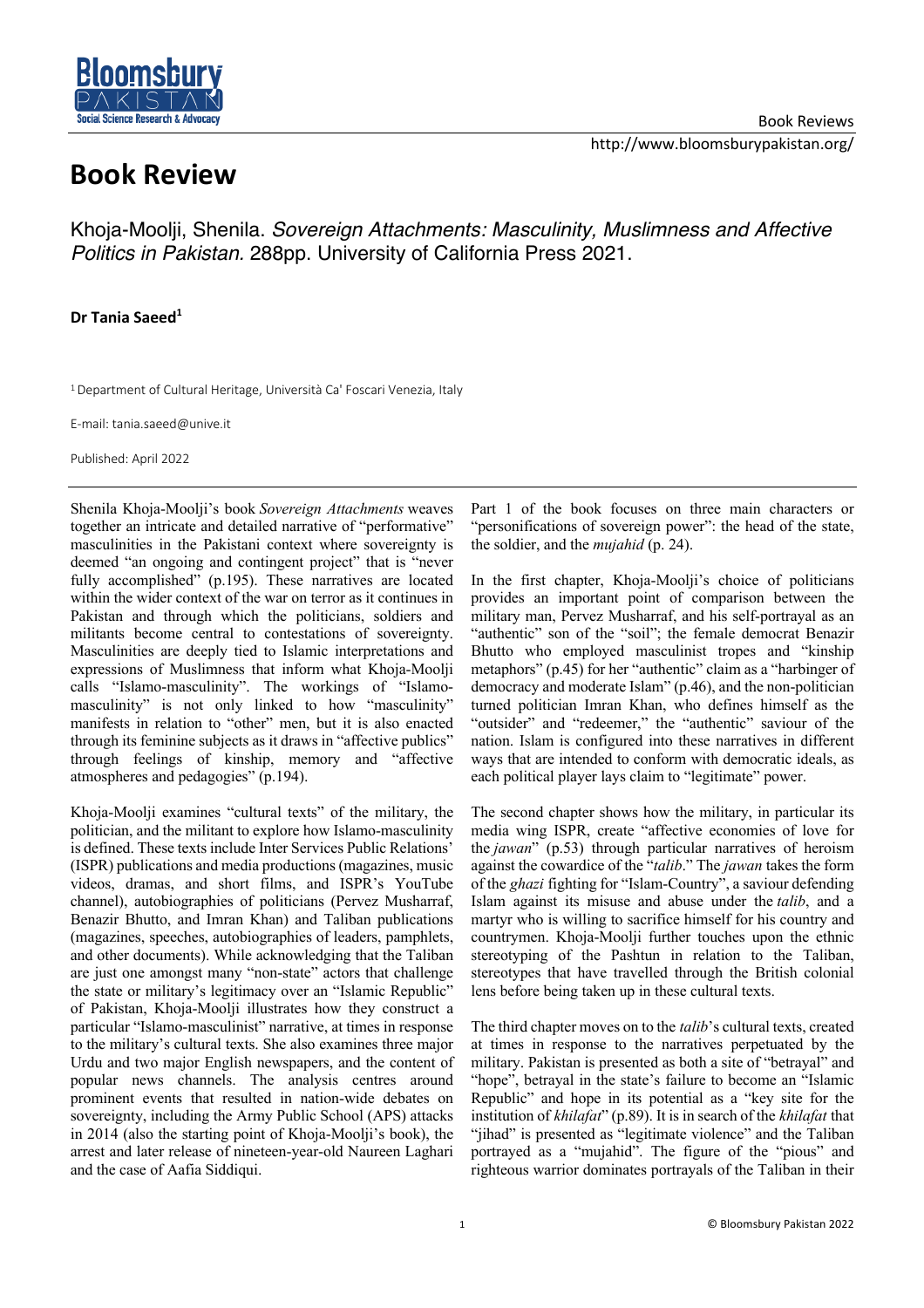cultural text who is not afraid of death. The enemy is clearly defined as the "Pakistani and American soldier", but the Pakistani *jawan* is nonetheless described as worthy of redemption, with narratives inviting the *jawan* to join the righteous path. The Taliban's contestation of "state sovereignty" is realised through an invocation to "divine" sovereignty" as they lay claim to the ideal of "the *khilafat*" advancing God's cause, and thereby becoming what Khoja-Moolji calls "a counterpublic to the state" (p.119).

The book in Part 2 moves on to the female subjects and their role in how Islamo-masculinity is performed and "counterand ambivalent publics are formed" (p.123).

The fourth chapter examines the role of the "militant and military women" in the cultural texts of the military and the Taliban. For the Taliban these women are portrayed as the "muhajira" and the "mujahida", those who "migrate to the areas occupied by the Taliban" and those who believe "in the Taliban's political stance" (p.123). It is through "willing subordination" that these women become "authentic" Muslims and support the Taliban by taking on "caregiving and reproductive labour" (p.128). The women operate within "the Taliban patriarchy" even in the rare instances when they are called to take up arms to support the Taliban. The military women in the ISPR cultural texts are also portrayed as nurturers, as well as soldiers supporting the fight for the nation. The portrayal of the "army wife" dominates most narratives as she carries the "emotional and reproductive labour" on behalf of her husband, but unlike the *mujahida* is independent, and supported by the institution of the army.

Khoja-Moolji then moves on to the next female subjects, the "*beti* (daughter) and *behan* (sister)". The fifth chapter focuses on how "kinship feelings" are evoked to "create and expand the scope of sovereignty" through these figures that are prominent "proxies" of male honour, "providing the affective environment for the sovereign functions of violence, rescue, rebuke, and forgiveness" (p.142). For the military these figures range from Naureen Laghari, the daughter who is redeemed in the national imagination, to Mukhtaran Mai, "the unruly daughter" who is disciplined for critiquing the state. For the Taliban, on the one hand these include Aafia Siddiqui, the students of Jami'a Hafsa, and the victim of the "Mahmudiyah rape and killings" in Iraq who need to be avenged, and on the other the "wayward sisters" Malala Yousafzai and Ayesha Gulalai who have strayed from the Muslim path of righteousness and need to be disciplined. However, it is the figure of Aafia Siddiqui that draws on contested narratives as her case brings condemnation from both human rights activists and right wing political groups, demanding that the Pakistani state perform its "masculinist responsibilities" as a saviour by rescuing her. These invocations from the public also call into question the ability of the state to protect its citizens, especially its vulnerable women, thereby challenging its Islamo-masculinity.

This challenge is also found in the figure of the "melancholic mother". The sixth chapter is the most striking in its analysis of the different roles ascribed to the grieving mother, from "mourning" to "melancholic." In this chapter, the reader witnesses Khoja-Moolji's intellectual prowess as she moves from Freudian analysis to queer theory by employing melancholy as a form of resistance for the grieving mother. The state creates the image of the "mourning mother" who "performs multiple functions: she is didactic in that she teaches appropriate affect management to mothers whose children may have died on the battlefield or during terrorist attacks"; she "activates the protective impulses of the masculinist state" and invokes a sense of collective mourning that prepares the nation for revenge (p.171). However, resistance to the state narrative can be in the figure of the "melancholic" mother. When some mothers of the APS victims challenge the national narrative of martyrdom and demand accountability, they take on the role of what Khoja-Moolii calls "melancholic mothers" who rise "in anger to disarticulate" their sons' "killing as a sacrifice for the nation" and rearticulate it "as a consequence of state negligence." They go on to assert "sovereignty over the dead child's body through the intimacy of" their "relationship with him" while rejecting "the conditions that mark his death as permissible" (p.190). As readers in Pakistan, we witness this every year on the anniversary of the APS tragedy, as the state's narrative and façade of remembrance unravels with the continued demands of the mothers (and fathers) for justice and accountability. The "melancholic mother" in this way "illuminate the affective dimension of sovereignty" (p.193). Khoja-Moolji shows how for the Taliban, the mourning mother is a "minor character" often appearing in narratives where the *talib* is confronting his guilt over abandoning her for the "greater cause." While there is less discussion of the role of the mother in the Taliban cultural texts, and therefore in Khoja-Moolji's book, there would be room for greater engagement with this silence and guilt, especially in relation to the good/bad Muslim son who abandons the parents. The silence speaks volumes about how certain narratives are co-opted for Islamo-masculinist agendas, while others are muted. The "mourning mother" trope is only used in the narratives related to those who are victims of state violence, becoming "a battle cry for the *mujahidin*" (p.192).

These six main chapters present unique and convincing arguments for contested sovereignties through performances of Islamo-masculinities in relation to counter- and affective publics in the context of Pakistan. Khoja-Moolji makes an important contribution to a critical body of emerging scholarship on securitisation, gender and statehood in Pakistan drawing on affect as a theoretical device in the company of equally important interventions made by scholars such as Maria Rashid in *Dying to Serve: Militarism, Affect, and the Politics of Sacrifice in the Pakistan Army*, and Nosheen Ali in *Delusional States: Feeling Rule and Development in Pakistan's Northern Frontier* among others. She also stands out in her extensive intellectual engagement with masculinities in relation to statehood and Islam. It is important to note that *Sovereign Attachments* is published at a time when Pakistan is witnessing a new wave of terrorist attacks with the resurgence of the Taliban and its various factions, where the